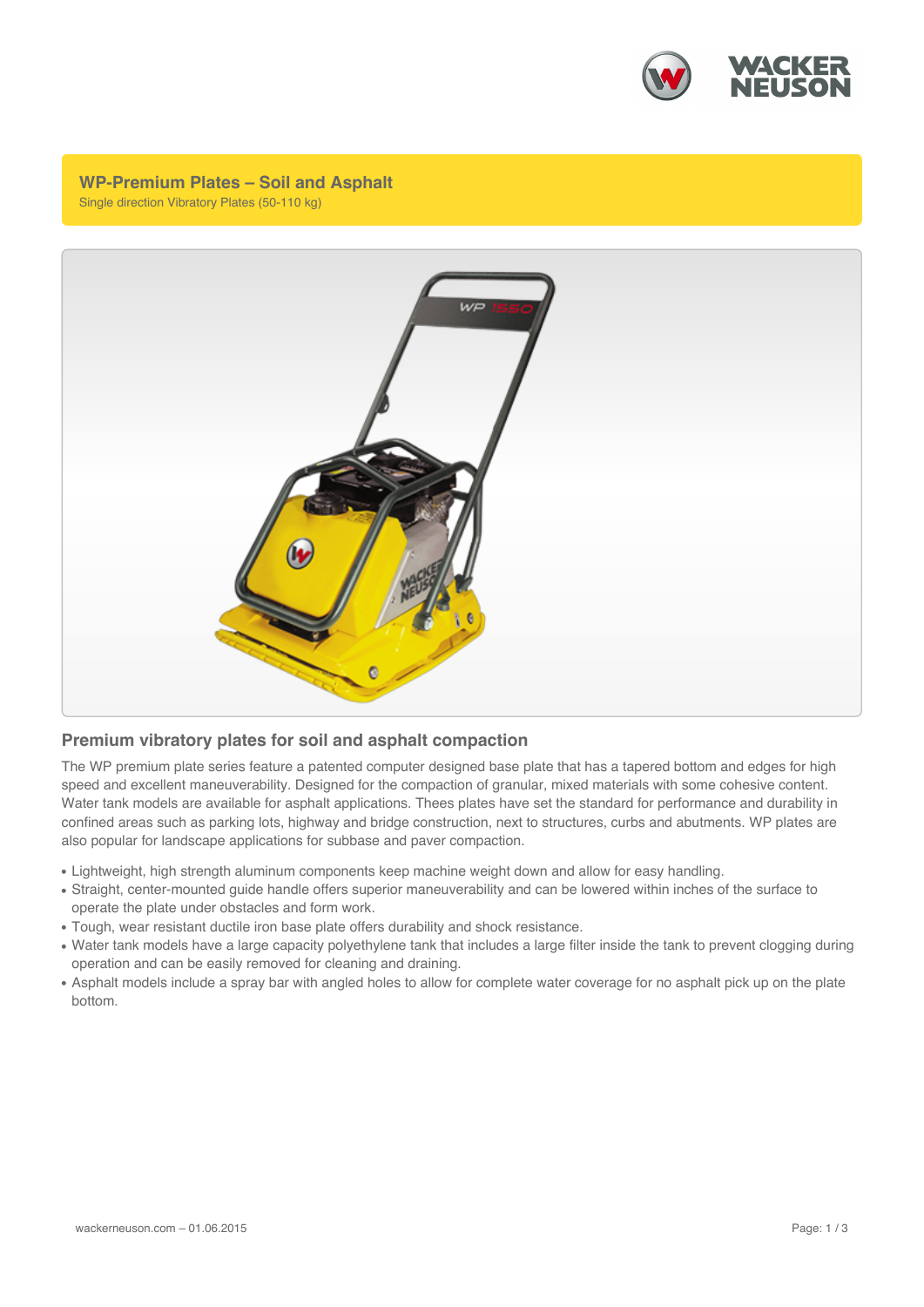

## **Technical specifications**

|                                    | <b>WP 1540*</b>                                                                                                                                   | <b>WP 1540A*</b>                                                                                                                                  | <b>WP 1550*</b>                                                                                                                                   | <b>WP 1550A*</b>                                                                                                                                  |
|------------------------------------|---------------------------------------------------------------------------------------------------------------------------------------------------|---------------------------------------------------------------------------------------------------------------------------------------------------|---------------------------------------------------------------------------------------------------------------------------------------------------|---------------------------------------------------------------------------------------------------------------------------------------------------|
| <b>Operating data</b>              |                                                                                                                                                   |                                                                                                                                                   |                                                                                                                                                   |                                                                                                                                                   |
| Operating weight Ib                | 190                                                                                                                                               | 185                                                                                                                                               | 194                                                                                                                                               | 190                                                                                                                                               |
| Centrifugal force lbf              | 3,375                                                                                                                                             | 3,375                                                                                                                                             | 3,375                                                                                                                                             | 3,375                                                                                                                                             |
| Base plate size (w x l) in         | 15.5 x 23                                                                                                                                         | 15.5 x 23                                                                                                                                         | 19.5 x 23                                                                                                                                         | 19.5 x 23                                                                                                                                         |
| Operating width in                 | 15.5                                                                                                                                              | 15.5                                                                                                                                              | 19.5                                                                                                                                              | 19.5                                                                                                                                              |
| Height Lowest working in           | 20                                                                                                                                                | 20                                                                                                                                                | 20                                                                                                                                                | 20                                                                                                                                                |
| Operating height in                | 38                                                                                                                                                | 38                                                                                                                                                | 38                                                                                                                                                | 38                                                                                                                                                |
| Frequency Hz                       | 100                                                                                                                                               | 100                                                                                                                                               | 100                                                                                                                                               | 100                                                                                                                                               |
| Advance travel ft/min              | 100                                                                                                                                               | 85                                                                                                                                                | 100                                                                                                                                               | 100                                                                                                                                               |
| Surface capacity ft <sup>2/h</sup> | 6,590                                                                                                                                             | 6,590                                                                                                                                             | 9,750                                                                                                                                             | 9,750                                                                                                                                             |
| <b>Engine / Motor</b>              |                                                                                                                                                   |                                                                                                                                                   |                                                                                                                                                   |                                                                                                                                                   |
| Engine / Motor type                | air-cooled, 4 cycle,<br>single cylinder,<br>gasoline engine                                                                                       | air-cooled, 4 cycle,<br>single cylinder,<br>gasoline engine                                                                                       | air-cooled, 4 cycle,<br>single cylinder,<br>gasoline engine                                                                                       | air-cooled, 4 cycle,<br>single cylinder,<br>gasoline engine                                                                                       |
| Engine / Motor<br>manufacturer     | <b>Wacker Neuson</b>                                                                                                                              | Honda                                                                                                                                             | <b>Wacker Neuson</b>                                                                                                                              | Honda                                                                                                                                             |
| Displacement in <sup>3</sup>       | 10.3                                                                                                                                              | 9.9                                                                                                                                               | 10.3                                                                                                                                              | 9.9                                                                                                                                               |
| Engine performance kW              | 4.5                                                                                                                                               | 4.1                                                                                                                                               | 4.5                                                                                                                                               | 4.1                                                                                                                                               |
| at rpm rpm                         | 3,900                                                                                                                                             | 3,900                                                                                                                                             | 3,900                                                                                                                                             | 3,900                                                                                                                                             |
| Fuel consumption US gal/h          | 0.4                                                                                                                                               | 0.5                                                                                                                                               | 0.4                                                                                                                                               | 0.5                                                                                                                                               |
| Tank capacity US qt                | 3.8                                                                                                                                               | 3.9                                                                                                                                               | 3.8                                                                                                                                               | 3.9                                                                                                                                               |
| Power transmission                 | Power transmission<br>from engine via<br>centrifugal clutch and<br>V-belt onto exciter<br>which transmits<br>centrifugal force onto<br>baseplate. | Power transmission<br>from engine via<br>centrifugal clutch and<br>V-belt onto exciter<br>which transmits<br>centrifugal force onto<br>baseplate. | Power transmission<br>from engine via<br>centrifugal clutch and<br>V-belt onto exciter<br>which transmits<br>centrifugal force onto<br>baseplate. | Power transmission<br>from engine via<br>centrifugal clutch and<br>V-belt onto exciter<br>which transmits<br>centrifugal force onto<br>baseplate. |

\*Water tank models available. Tank capacity 11 qt/10.5 l.